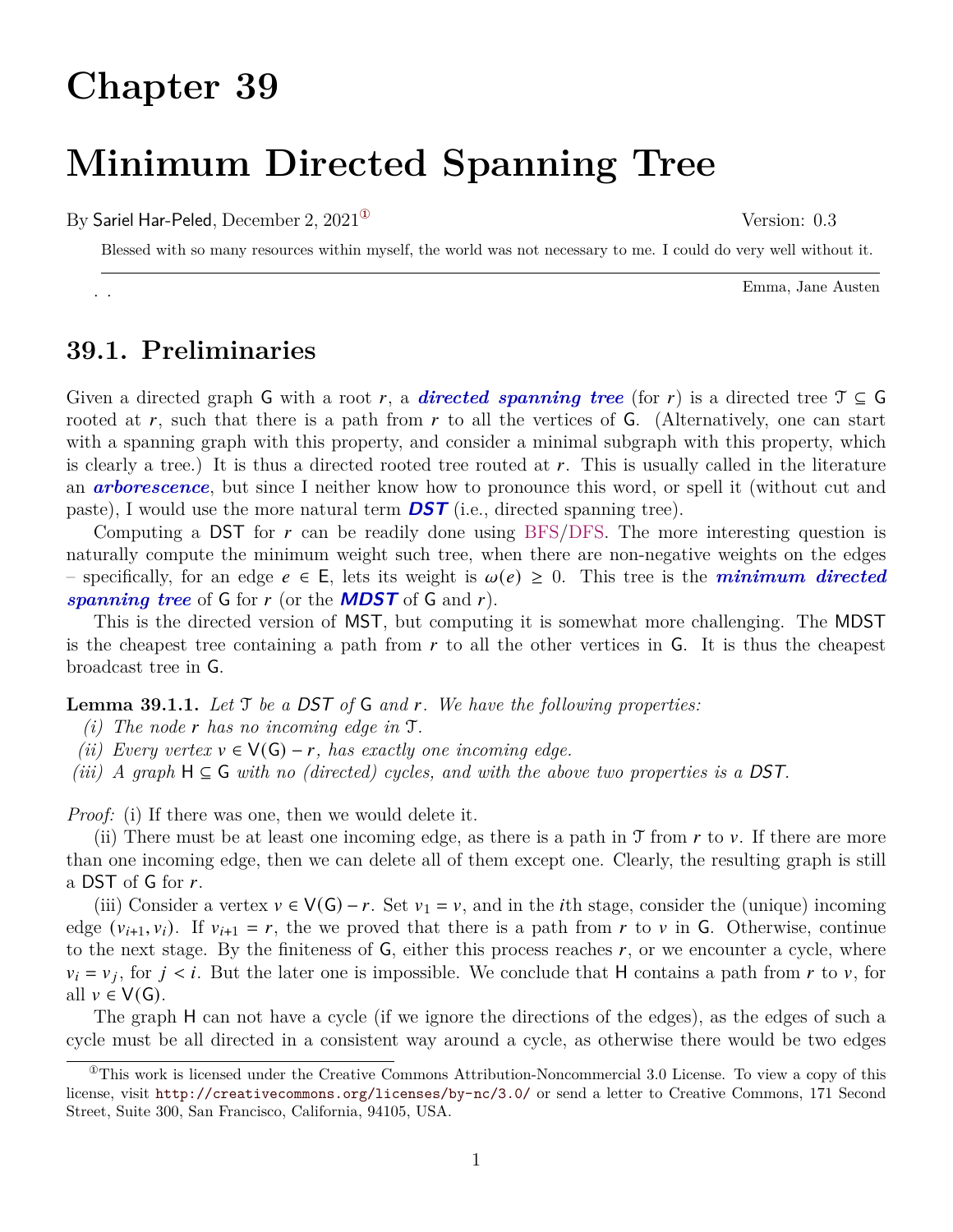incoming into a single vertex. Indeed, the direction of a single edge in the cycle, forces the direction of all the edges in the cycle, but this then would form a directed cycle in H, contradicting assumption. As such, H is indeed a tree.

#### **39.2. Towards an algorithm**

Since every vertex (except  $r$ ) in a DST has a unique edge coming into it, it is natural to move the pricing from the edges to the vertices. In particular, every vertex will pay for the edge incoming into it in the MDST. Clearly, this would cover the price of the MDST. A natural first step, similar in spirit to Borůvka's algorithm, is for every vertex  $v \in V(G) - r$  to choose the cheapest incoming edge. This results in a set of edges  $F$ . We refer to the graph  $(V, F)$  as the *frame* of G.

**Lemma 39.2.1.** *If the frame*  $(V, F)$  *is a DST for r, then it is the MDST.* 

*Proof:* Every vertex of  $V - r$  has to pay at least the price of the cheapest edge coming into it in the MDST. The price of the  $(V, F)$  is exactly this price.  $\blacksquare$ 

If the above fails, then  $(V, F)$  must contain a cycle C (which can not contain r). The idea is to collapse this cycle to a vertex, compute the MDST in the collapsed graph G/C, and then take the solution MDST for this graph and expand it back to MDST to the original graph – by adding back all the edges of the cycle, except one. The challenge of course is to decide which edges of the cycle should we add back.

To this end, for a vertex  $v$ , let  $y_v$  be (intuitively) the price the vertex  $v$  is willing to pay directly for its incoming edge. We set

$$
\forall v \in V \qquad \mu_v = \min_{e=(u,v)\in E} \omega(e).
$$

This is the maximum a vertex can pay for before the prices of the edges incoming into it become negative (bad). We select values of  $y_v$  to be anywhere between 0 and  $\mu_v$ . But then one need to adjust the prices of the edges entering each vertex. Formally, let

$$
\forall (u, v) \in E \qquad \omega'(u, v) = \omega(x, y) - y_v.
$$

Interestingly, if  $y_v = \mu_v$ , then each vertex (except r) must have at least one incoming edge of price zero – conceptually this is a "free" edge that we would like to use in the solution. The key observation is that indeed we can use the new pricing of the edges.

**Lemma 39.2.2.** Let  $\mathcal{T}$  be the optimal MDST for G under  $\omega$ , and let  $\mathcal{T}'$  be the optimal MDST for G *under the pricing of*  $\omega'$ *. Then, we have that* 

$$
\omega(\mathfrak{T}) = \omega'(\mathfrak{T}') + \Delta, \quad \text{where} \quad \Delta = \sum_{v \in V - r} y_v.
$$

*Proof:* Let  $\mathcal{T}''$  be any DST for r of G, and observe that for any  $v \in V - r$ , there is a single edge of  $\mathcal{T}''$ incoming into it. As such, we have

$$
\omega(\mathfrak{T}'')=\sum_{(u,v)\in \mathfrak{T}''}\omega(u,v)=\sum_{(u,v)\in \mathfrak{T}''}\bigl(\omega'(u,v)+y_v\bigr)=\sum_{(u,v)\in \mathfrak{T}''}\omega'(u,v)+\sum_{v\in \mathsf{V}-r}y_v=\omega'(\mathfrak{T}'')+ \Delta.
$$

П

As such, the DST minimizing the price over  $\omega$  or  $\omega'$  is the same.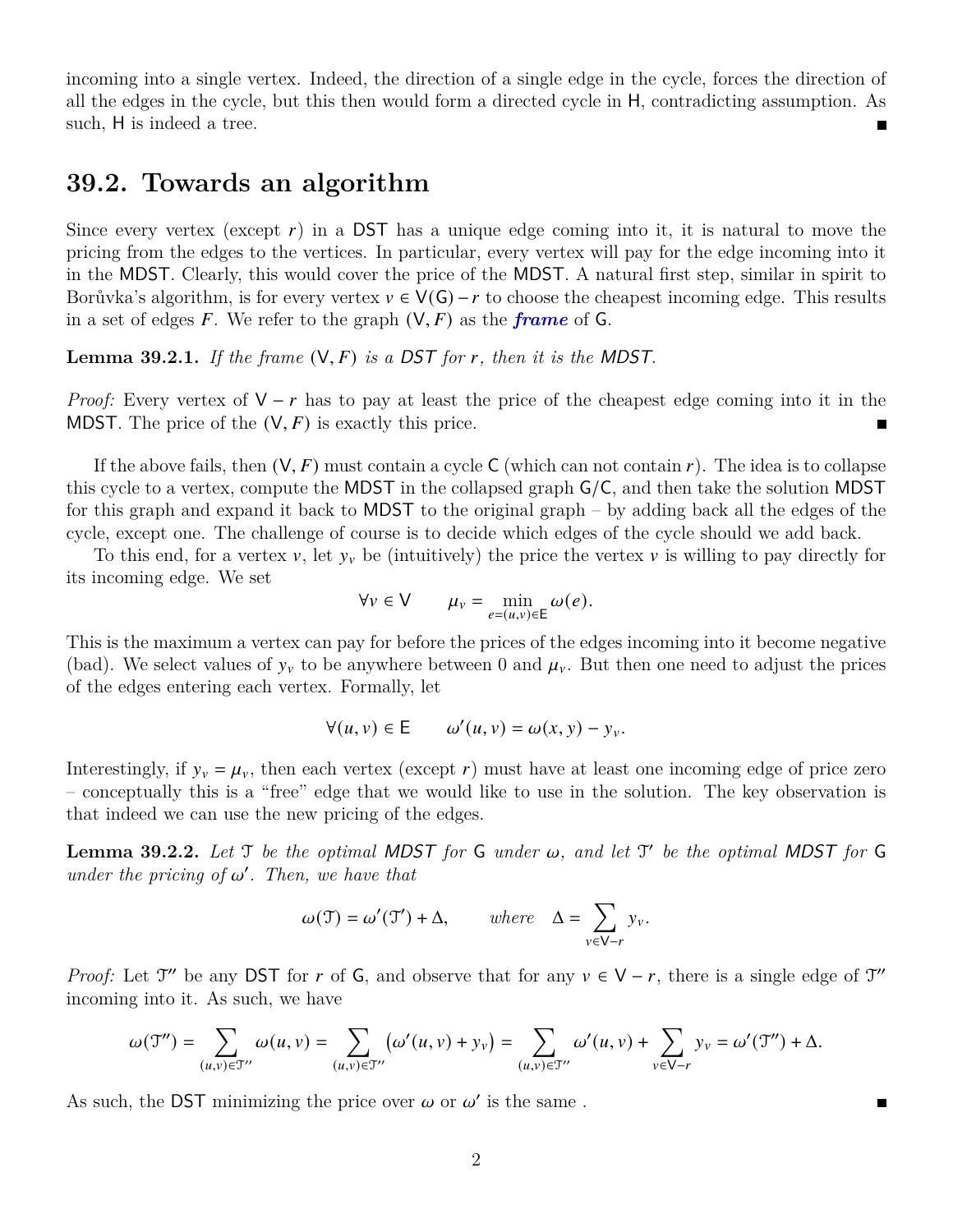This idea of moving prices around is especially useful if one can create a cycle where all the edges have price zero.

<span id="page-2-0"></span>**Lemma 39.2.3.** Let  $C$  be a cycle such that all its edges have price zero under  $\omega'$ , and it does not contain  $r$ , where  $\omega'(e) \geq 0$ , for all  $e \in E$ . Then, there a MDST  $\mathcal{T}$  of  $\mathsf{G}$  for  $r$ , under the prices of  $\omega'$ , that contains *all the edges of* C *except for one. Namely, there is a* MDST *of* G *with a single incoming edge into the vertices of* C*.*

*Proof:* Let T be a MDST of G, and let  $v_1$  be the closest vertex in C to the root of T (in T). Let  $C = v_1 \rightarrow v_2 \rightarrow \cdots \rightarrow v_k \rightarrow v_1$ . For  $i = 1, \ldots, k - 1$ , if  $(v_i, v_{i+1})$  is not in T, then we delete the incoming edge into  $v_{i+1}$  in T (it must have cost at least zero), and replace it by  $(v_i, v_{i+1})$ . Clearly, the resulting T' is still a DST, and it is not more expensive than T was.  $\blacksquare$ 

### **39.3. An algorithm**

The above lemma suggests to slowly move the prices of the edges of the MDST to the direct prices payed by the vertices. There are several ways to do this, but here is maybe the cleanest. We compute the frame  $(V, F)$  of G. If it does not contain a cycle, then we are done. Otherwise, let C be a cycle of G. We set  $y_v = \mu_v$ , for all  $v \in V(C)$  (i.e.,  $y_v = 0$  for all other vertices). Under the new pricing  $\omega'$ , the prices of all the edges of  $C$  are zero (there might be edges incoming into  $C$  with zero price, or the edges between vertices of  $C$  with zero price – this is fine).

By [Lemma 39.2.3,](#page-2-0) there is MDST such that cycle has a single incoming edge. As such, the algorithm readjusts the prices of the edges around C, setting  $y_v = \mu_v$ , for all  $v \in V(C)$ , and computes the new adjusted weight function  $\omega'$ . The algorithm then collapses the cycle C to a single vertex! Let  $H = G/C$  be the resulting graph. The algorithm computes recursively the MDST  $\mathcal{T}'$  for H using the weights specified by  $\omega'$ . The algorithm then expands  $\mathfrak{I}'$  into a MDST of G, by reinserting all the edges of the cycle into it, except for the one that already has an incoming edge.

**How to collapse the cycle.** Assume  $C = v_1 \rightarrow \cdots \rightarrow v_k \rightarrow v_k$ . We create a new meta vertex u, and we replace all edges  $(x, v_i)$  by an edge  $(x, u)$  of the same price. If there are several parallel edges, we keep only the cheapest one. We update the weights of the edges accordingly.

**Correctness.** If the frame is a DST, then we are done. Otherwise, there is a cycle, and there is a MDST that has a single incoming edge into C. Under  $\omega'$ , the cycle has price zero, so we can simply collapse it. Clearly, the corresponding collapse MDST is a MDST of H. Thus, computing the MDST of H and "unrolling" it, results in a MDST of G.

**Running time.** The way we described it, the running time is pretty bad. Computing the frame, finding the cycle, collapsing the cycle, etc, can all be done in  $O(n + m)$  time, and it reduces the number of vertices in the graph by at least one. As such, the resulting running time is  $O(n(n+m))$ .

**Theorem 39.3.1.** *Given a graph* G *with* n vertices and m edges, a root node r, and with positive weights *on the edges, one can compute the minimum directed spanning tree (i.e.,* MDST *or min cost arborescence) of*  $G$  *for*  $r$  *in*  $O(n(n+m))$  *time.*